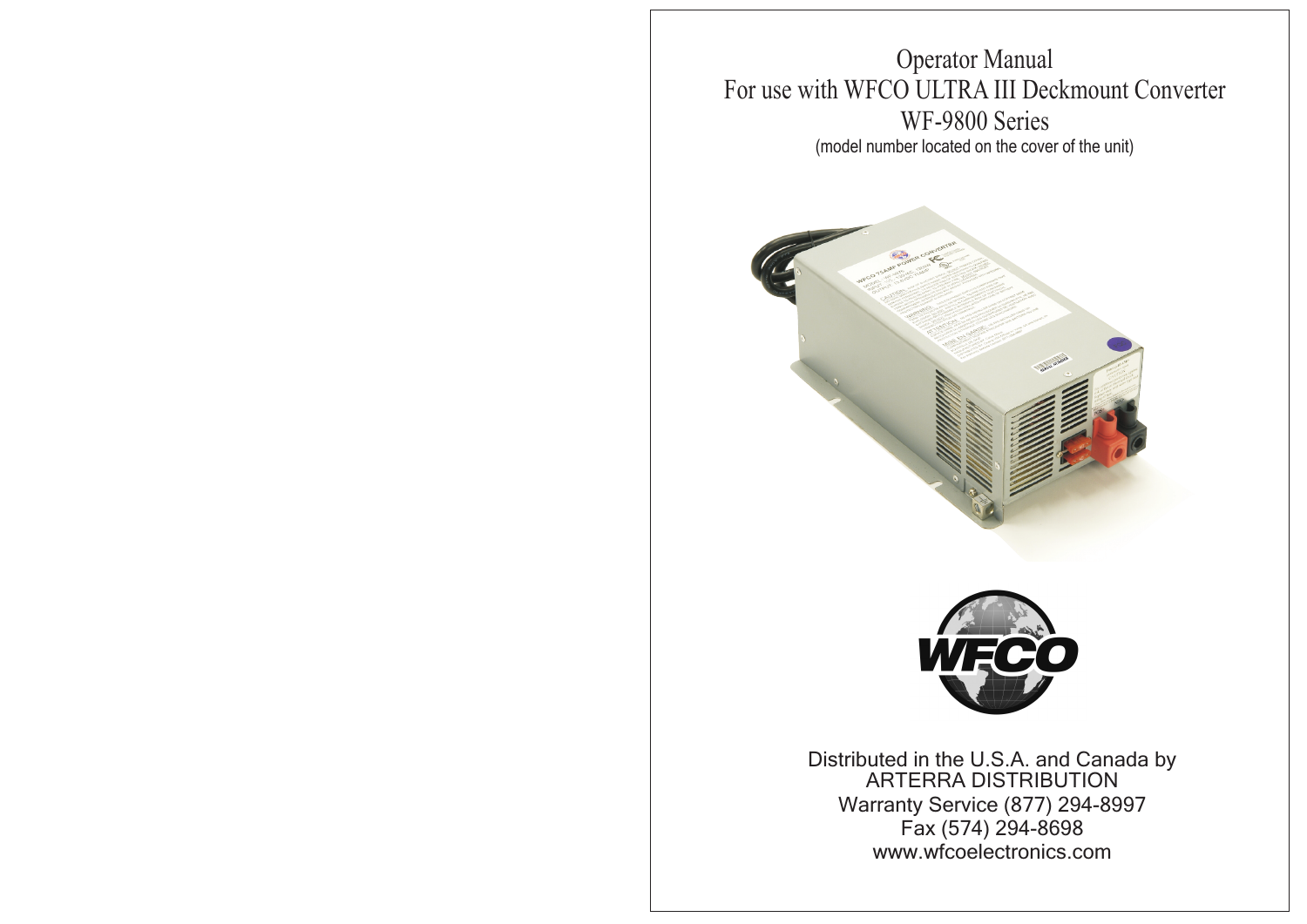**Installation and Servicing of the WFCO WF-9800 Series Power Center**

# **A CAUTION A**

**This product should be installed by an experienced technician. CAUTION** and care must be taken when servicing this equipment. To prevent severe shock or electrocution consult your servicing dealer. No serviceable parts.

# **A WARNING A**

**This unit employs components that tend to produce arcs or sparks. To prevent fire or explosion, do not install in compartments containing batteries or flammable materials (LP gas)**.

# **CAUTION A**

**To prevent fire, do not cover or obstruct ventilation openings. Do not mount in zero-clearance compartment. Overheating may result. For continued protection against risk of fire, or electric shock replace only with same type and ratings of fuse**.

# **CAUTION**

Check on a monthly basis the fluid level in any battery connected to RV charging system.

® This product is not ignition protected and should not be installed in an LP compartment.



**STRUCTIONS** 

<u>iv</u>

# **General Consumer Information**

#### $\bullet$  **Reverse Battery Protection**

This feature prevents permanent damage to the converter from an incorrect battery connection.

 **Automatic Cooling Fan**  $\bullet$ The fan is variable speed and current controlled.

# **Electronic Current Limiting**

Automatically shuts down power during overload or short-circuit conditions. Automatically returns to normal operation after conditions are corrected.

## **DC Fuses**

 Reverse battery protection fuses; replace with ATC "Littelfuse<sup>®</sup>" Type 257 fuse.

#### **Lightweight**  $\bullet$

- 35 A unit weighs only 9.03 lbs.
- 45 A unit weighs only 11.20 lbs.
- 55 A unit weighs only 11.57 lbs.
- 65 A unit weighs only 14.33 lbs.
- 75 A unit weighs only 14.88 lbs.

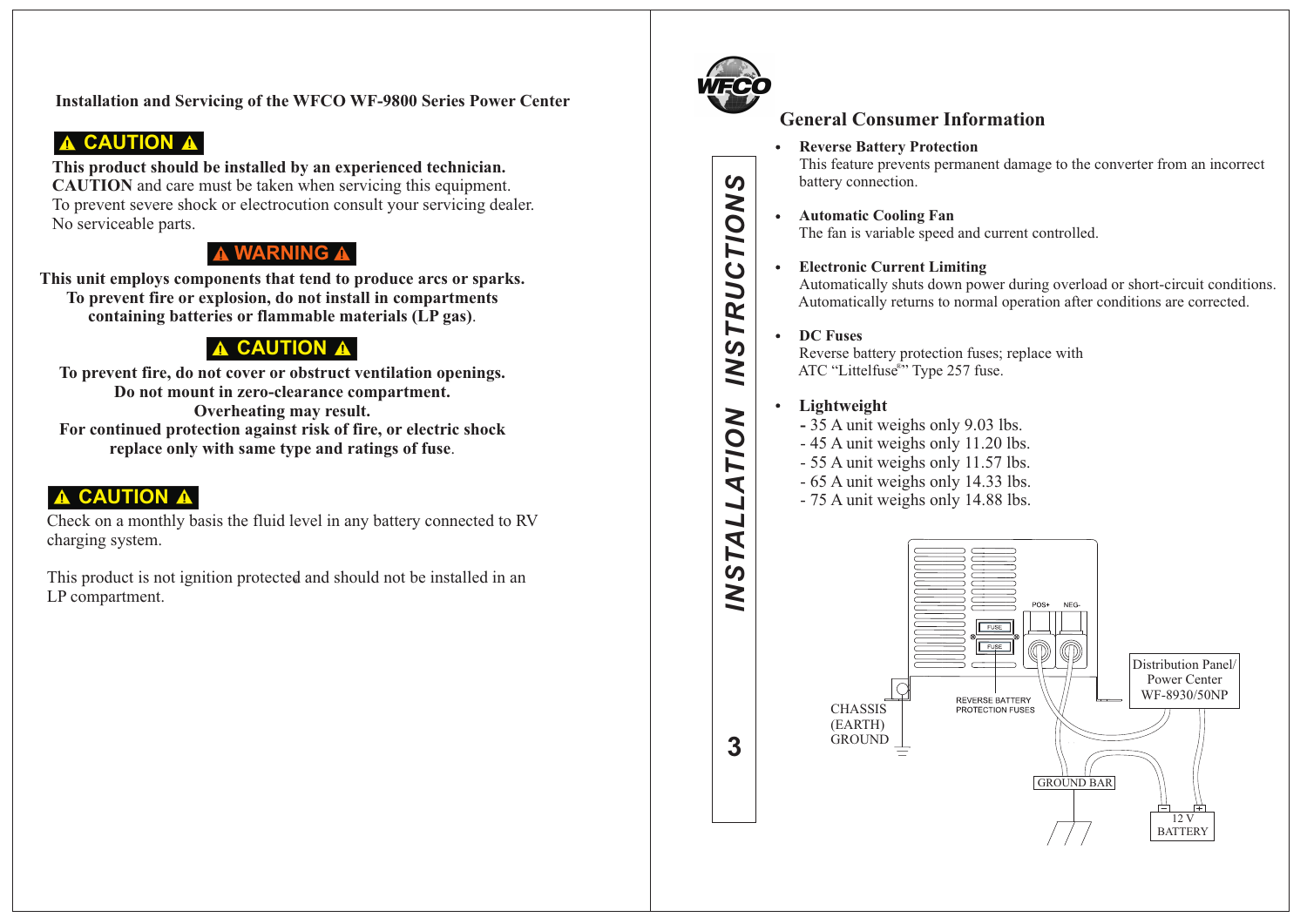

# **Converter Operation Modes**

All WFCO power converters are automatic three-stage switching power supplies. The converter senses which mode it needs to be in by checking the RV system voltage.

### **The three modes/stages of operation include:**

**Absorption mode/Normal operation** Nominal battery charge and supplies power to appliances **Bulk mode/Charge mode** Fast battery charge and supplies power to appliances **Float mode/Trickle charge** Trickle battery charge during storage

**Absorption Mode:** During this mode, the converter output is in the 13.6 Vdc range. This is the normal operation mode. This mode provides the 12 Vdc and current required by the 12 Vdc RV appliances, as well as slow charging the battery.

**Bulk Mode:** In this mode, the output voltage of the converter will switch to 14.4 Vdc for a maximum of four hours. If the converter cycles between "Absorption and Bulk mode," there could be a shorted battery cell or other issues.

**Float Mode:** In this mode, the converter is charging the battery with a trickle voltage of 13.2 Vdc. When the converter senses a demand (by turning on lights), the converter automatically returns to the "Absorption mode".

 $\mathbf O$ **6***OPERATIONAL FEATURES* ĎЕ RATIONAL ከ m ATURE  $\overline{a}$ 

6



 $\boldsymbol{\omega}$ 

**INSTRUCTION** 

**SHOOTING** 

**ROUBLE** 

 $\overline{7}$ 

## **Troubleshooting WF-9800 Series Converter**

If the input from shore power is 105 Vac-130 Vac to the receptacle, check the reverse battery protection fuse on the front plate of the WF-9800 deckmount converter. Visually inspect the fuses for any breaks/opens. If the fuses do not appear to be open, use a tester to check for continuity.





If the reverse polarity fuses are blown, it means the RV battery was accidentally connected in reverse, either at the battery or at the converter. Reconnect properly, then replace the fuse with the same type and amp rating as the original "Littelfuse<sup>®</sup>" Type 257 automotivestyle fuse.

. will blow **IMPORTANT:** These fuses protect the converter from damage in the event that the RV battery is accidentally connected in reverse. A reverse battery connection, even for a second, is the only reason that these fuses

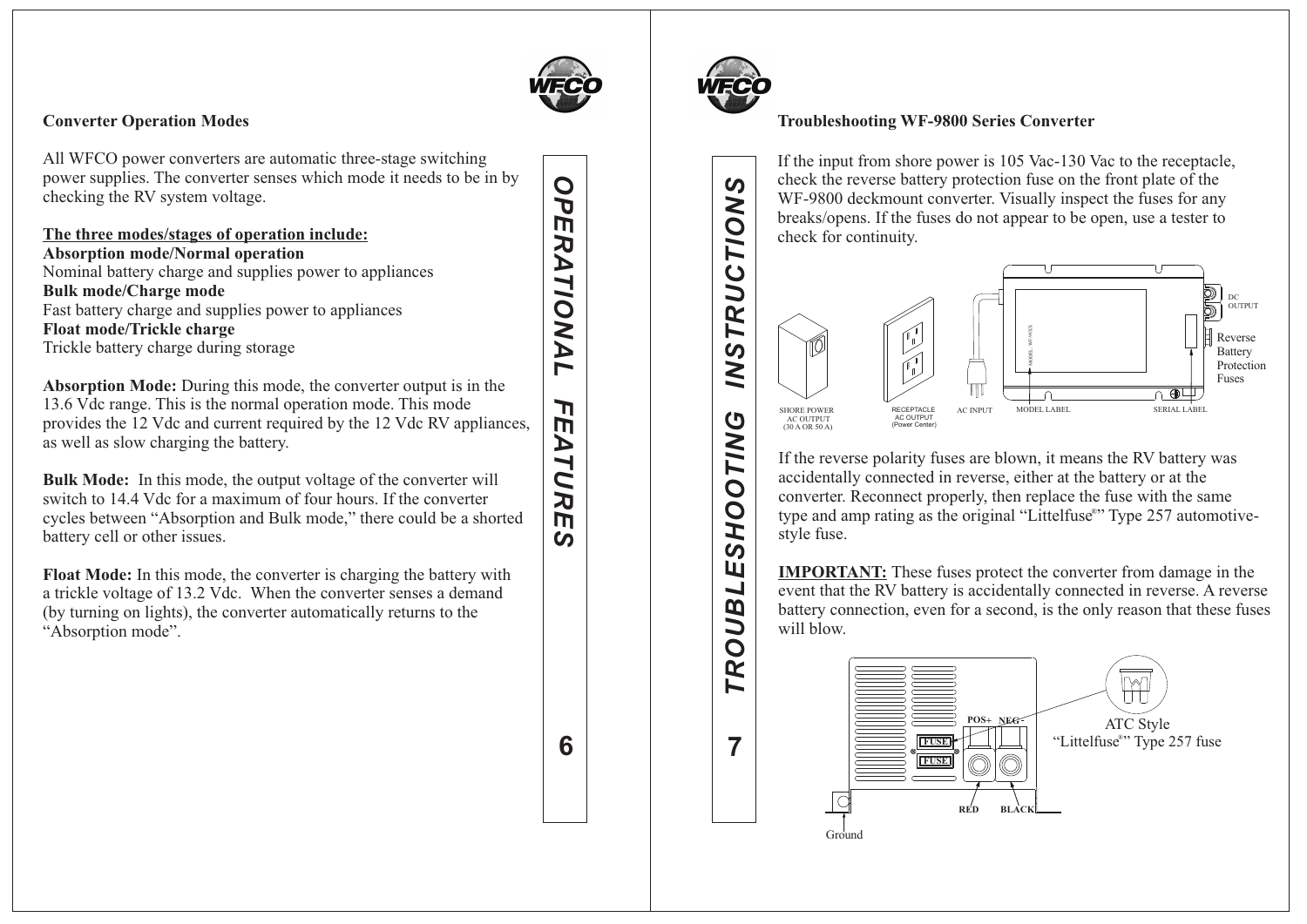

### **WF-9800 Series Troubleshooting**

Before checking the converter output voltage, it is necessary to disconnect the battery cables at the battery. Make sure the converter is plugged into AC source (105-132 Volts). Check the converter output voltage at the battery with a voltmeter. Place the probes on the disconnected battery cables; place the **Positive** (red) meter probe on the + positive red battery wire and place the **Negative** (black) meter probe on the **-Negative** black wire on the battery cable. Be sure you have good connections at the cables. If the voltage reads 13.6 Vdc  $(+/-2)$ with no load, the converter is functioning properly.

Nominal setup for WF-9800 Series



If the converter output voltage at the battery reads in the 0.0 Vdc range, or the battery is not charging, check for:

- an open inline fuse in the battery wire (if installed by OEM)
- an open wire between the converter and the RV battery
- loose ground connection
- improper torques

If the converter fuses and AC voltage are good, but the converter output still reads zero volts, the converter is not functioning properly. Contact WFCO Tech Support at (877) 294-8997.

**TROUBL 8***TROUBLESHOOTING INSTRUCTIONS* İm **SHOOTING** INSTRUCTIONS 8



Щ

OMPLIANC

 $\mathbf{\Omega}$ 

# **GENERAL COMPLIANCE INFORMATION**

The WF-9800 Series units are UL<sup>®</sup>-Listed, and cUL<sup>®</sup>-Listed (Canadian). They comply with FCC Class B requirement (see below)

## **FCC Compliance Class B**

NOTE: This equipment has been tested and found to comply with the limits for a Class B digital device, pursuant to Part 15 of the FCC Rules. These limits are designed to provide reasonable protection against harmful interference when the equipment is operated in a commercial environment. This equipment generates, uses, and can radiate radio frequency energy and, if not installed and used in accordance with the instruction manual, may cause harmful interference to radio communications. Operation of this equipment in a residential area is likely to cause harmful interference in which case the user will be required to correct the interference at his own expense.

**9***COMPLIANCE* 9